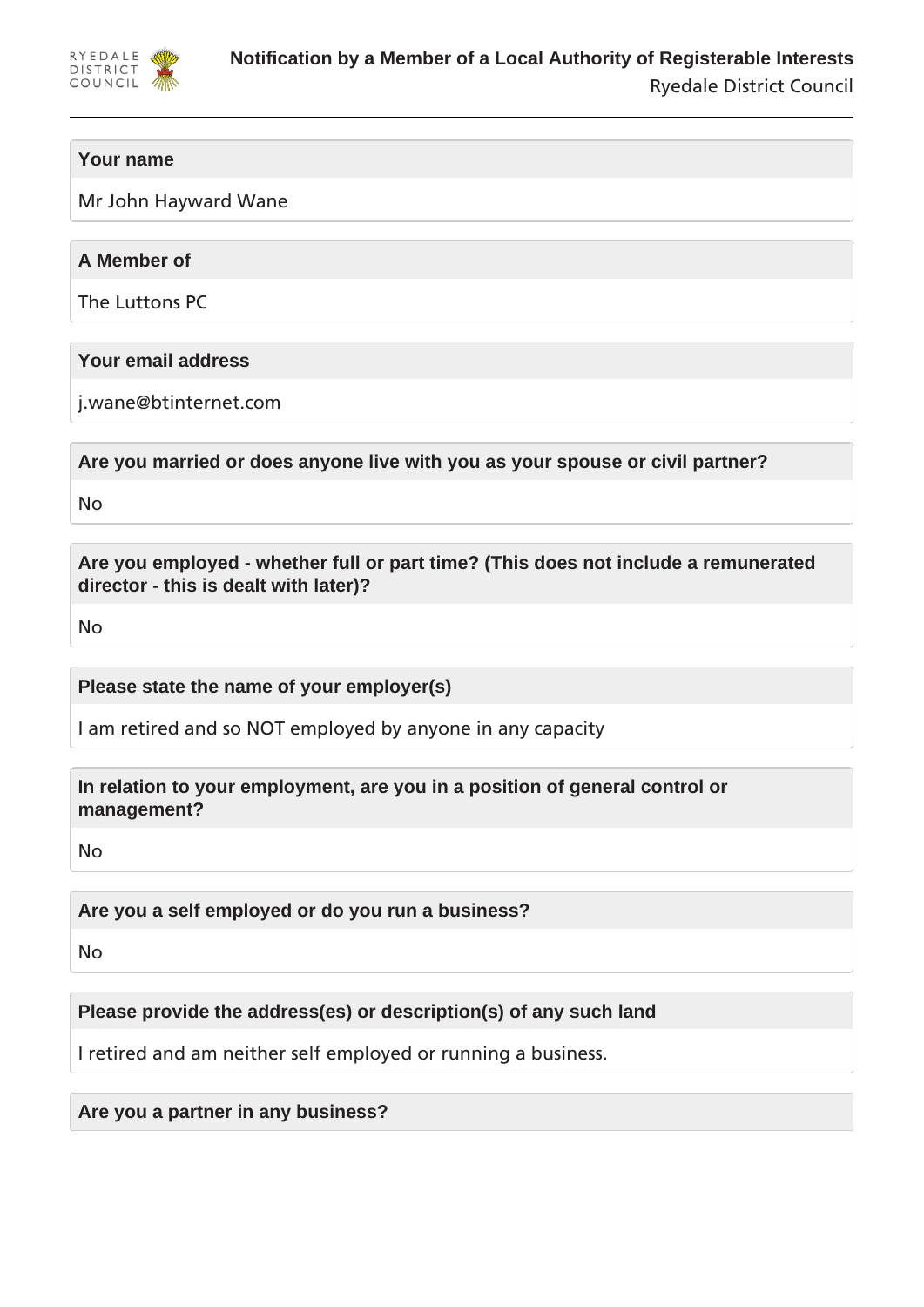

### No

**Does the business have a tenancy agreement for any land where the Council is the landlord?**

No

**Please provide the address(es) or description(s) of any such land.**

Not supplied

**Are you a remunerated\*\* director of a company?**

No

**Please state the name of the company/companies**

Not supplied

**Does the company have any contracts with the Council for goods, services or works?**

No

**Please give details of the goods, services or works provided.**

Not supplied

**Does the company have a tenancy agreement for any land where the Council is the landlord?**

No

**Please provide the address(es) or description(s) of any such land.**

Not supplied

**Has any person or body made a payment to you in respect of your election expenses?**

No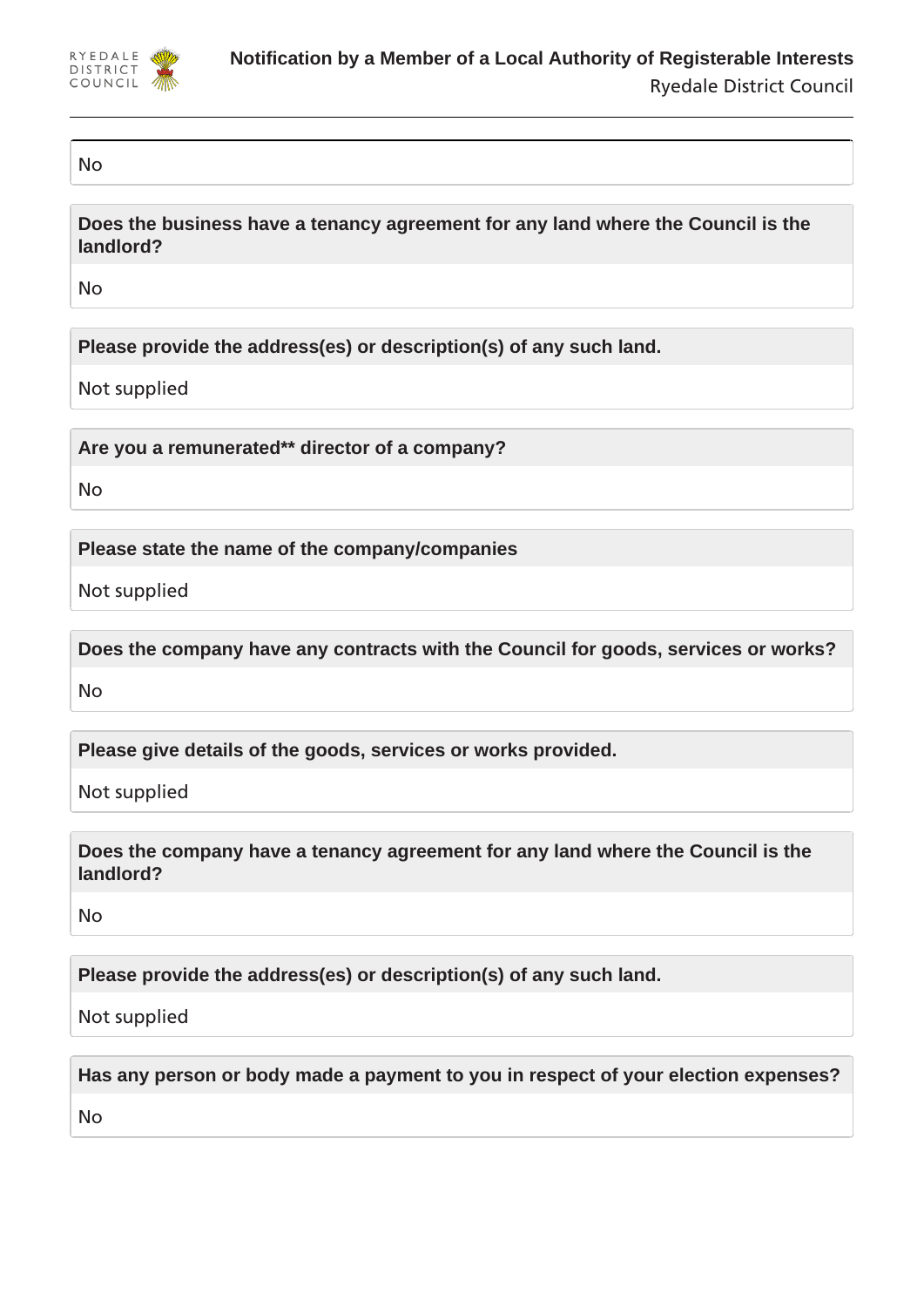

### **Please provide details**

### Not supplied

**Do you have a beneficial interest in a class of securities of a corporate body that has a place of business in the Council's area that exceeds the nominal value of £25,000 or 1/100 of the total issued shared capital of that body?**

No

### **Please provide details**

Not supplied

**Do you have a beneficial interest in any land in the Council's area?**

No

**Please provide the address(es) or other description(s) of any land interest.**

Not supplied

**Do you have a license (alone or with others) to occupy any land in the Council's area for 28 days or longer?**

No

**Please provide the address(es) or other description(s) of the land.**

Not supplied

**Are you a member of or part of any body to which you have been appointed by the Council as its representative?**

No

**Please provide details of these bodies**

Not supplied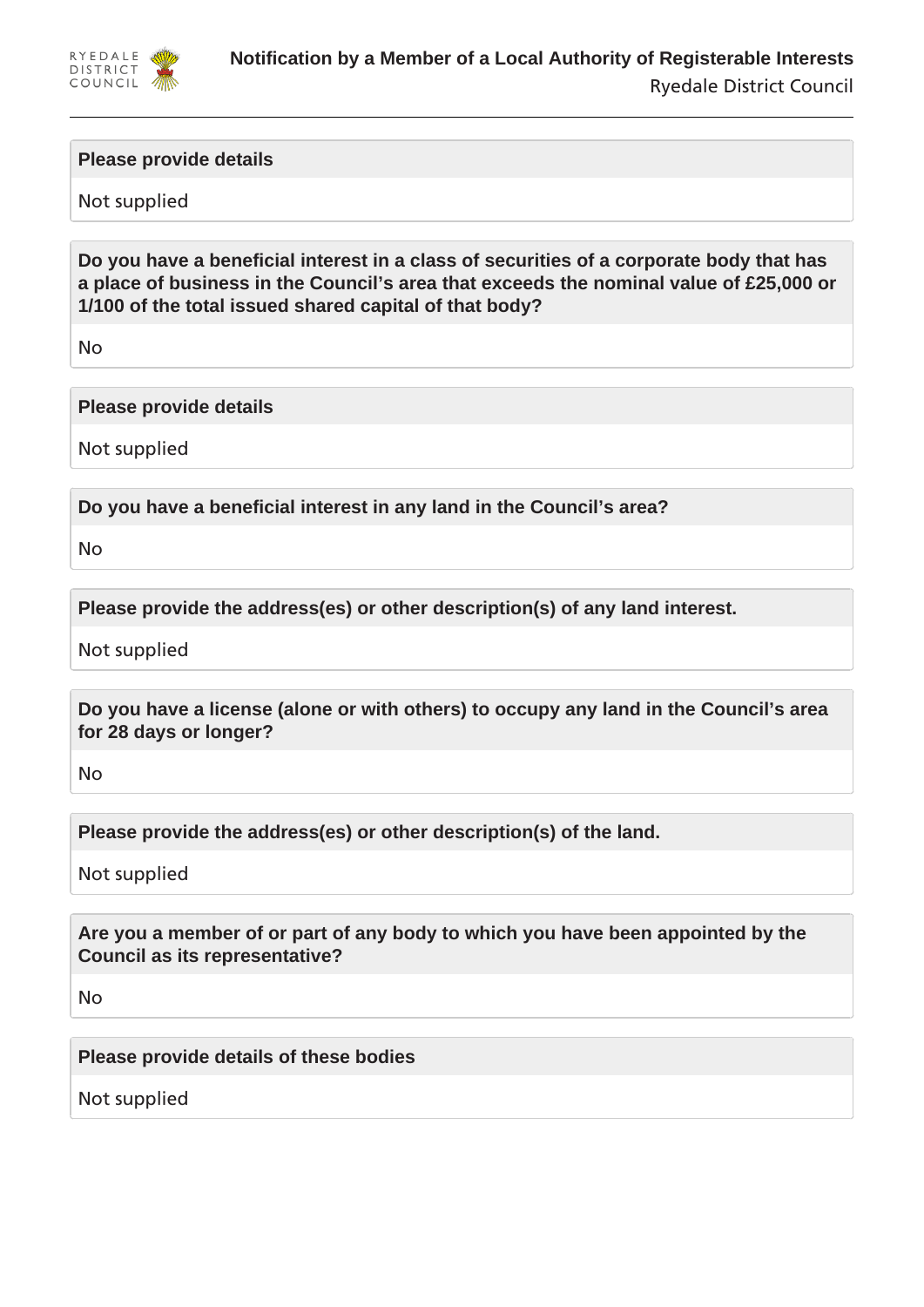

# **Are you in a position of control or management in any of the bodies listed above?**

No

**Please provide details.**

Not supplied

**Do any of the bodies listed above have any contracts with the Council for goods, services or works?**

No

**Please provide details of the body and the goods, services or works provided**

Not supplied

**Do any of the bodies listed above have a tenancy agreement for any land where the Council is the landlord?**

No

**Please provide the address(es) or description(s) of any such land**

Not supplied

**Are you a member of or part of any public authority or body exercising functions of a public nature in your own right?**

No

### **Please provide details**

Not supplied

**Are you in a position of control or management?**

No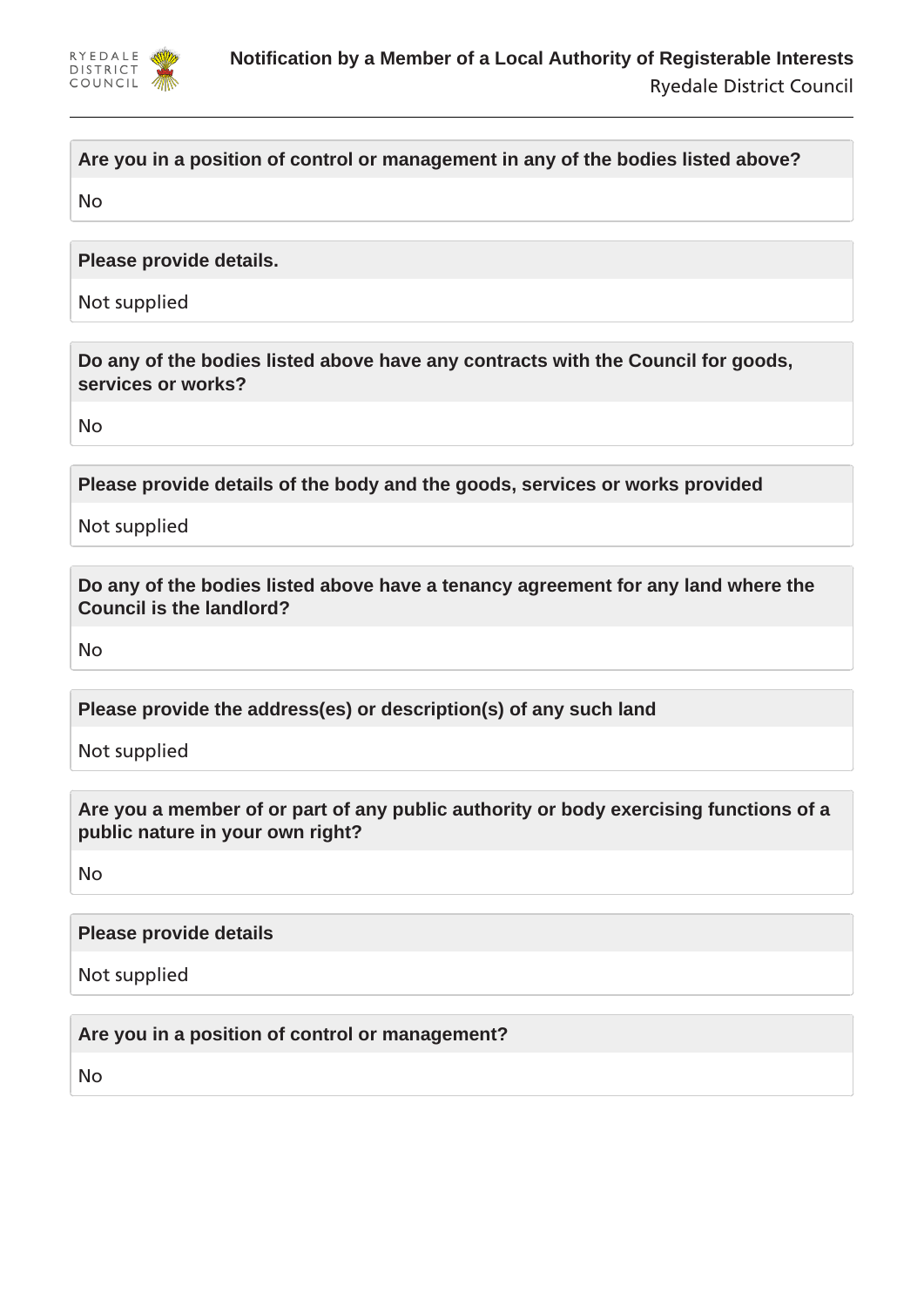

### **Please provide details**

Not supplied

**Do any of the bodies listed above have any contracts with the Council for goods, services or works?**

No

**Please provide details of the body and the goods, services or works provided**

Not supplied

**Do any of the bodies listed above have a tenancy agreement for any land where the Council is the landlord?**

No

**Please provide the address(es) or description(s) of any such land**

Not supplied

**Are you a member of or part of any body that undertakes charitable purposes?**

No

**Please provide details of these bodies.**

Not supplied

**Are you in a position of control or management?**

No

**Please provide details**

Not supplied

**Do any of the bodies listed above have any contracts with the Council for goods,**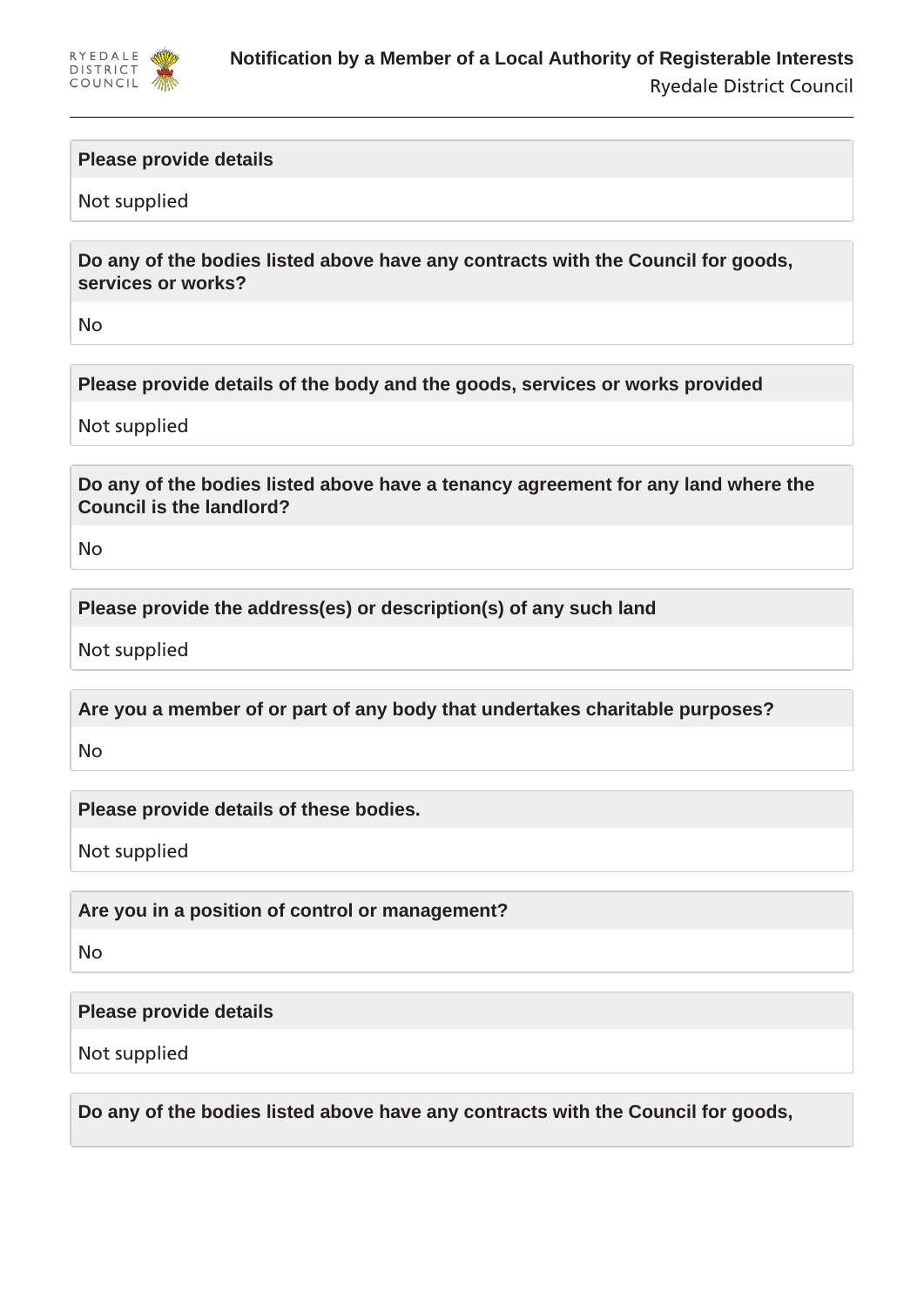

#### **services or works?**

No

**Please provide details of the body and the goods, services or works provided.**

Not supplied

**Do any of the bodies listed have a tenancy agreement for any land where the Council is the landlord?**

No

**Please provide the address(es) or description(s) of any such land.**

Not supplied

**Are you a member of or part of any body whose principal purpose includes the influence of public opinion?**

Yes

**Please provide details of these bodies.**

Save Scarborough and District Hospital Facebook Group

**Are you in a position of control or management?**

Yes

### **Please provide details**

I run the above group, it is purely a voluntary role in a group set up to challenge and protect local NHS services from further cuts.

**Do any of the bodies listed above have any contracts with the Council for goods, services or works?**

No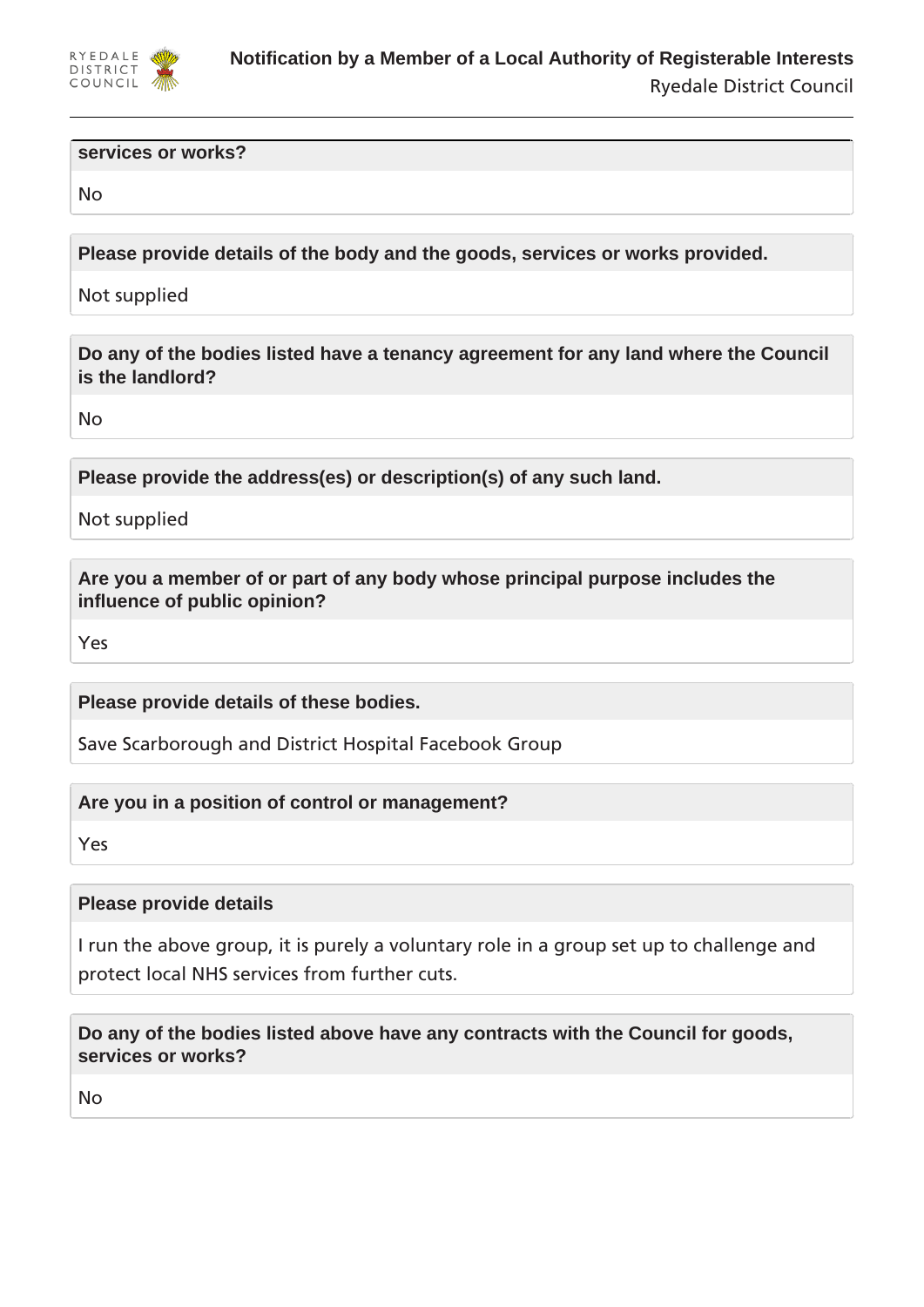

# **Please provide details of the body and the goods, services or works provided.**

Not supplied

**Do any of the bodies have a tenancy agreement for any land where the Council is the landlord?**

No

**Please provide the address(es) or description(s) of any such land**

Not supplied

**Are you a member of any trade union or professional association?**

No

**Please provide details of these bodies.**

Not supplied

**Are you in a position of control or management?**

No

**Please provide details**

Not supplied

**Do any of the bodies have a tenancy agreement for any land where the Council is the landlord?**

No

**Please provide the address(es) or description(s) of any such land.**

Not supplied

**Do any of the bodies listed above have any contracts with the Council for goods,**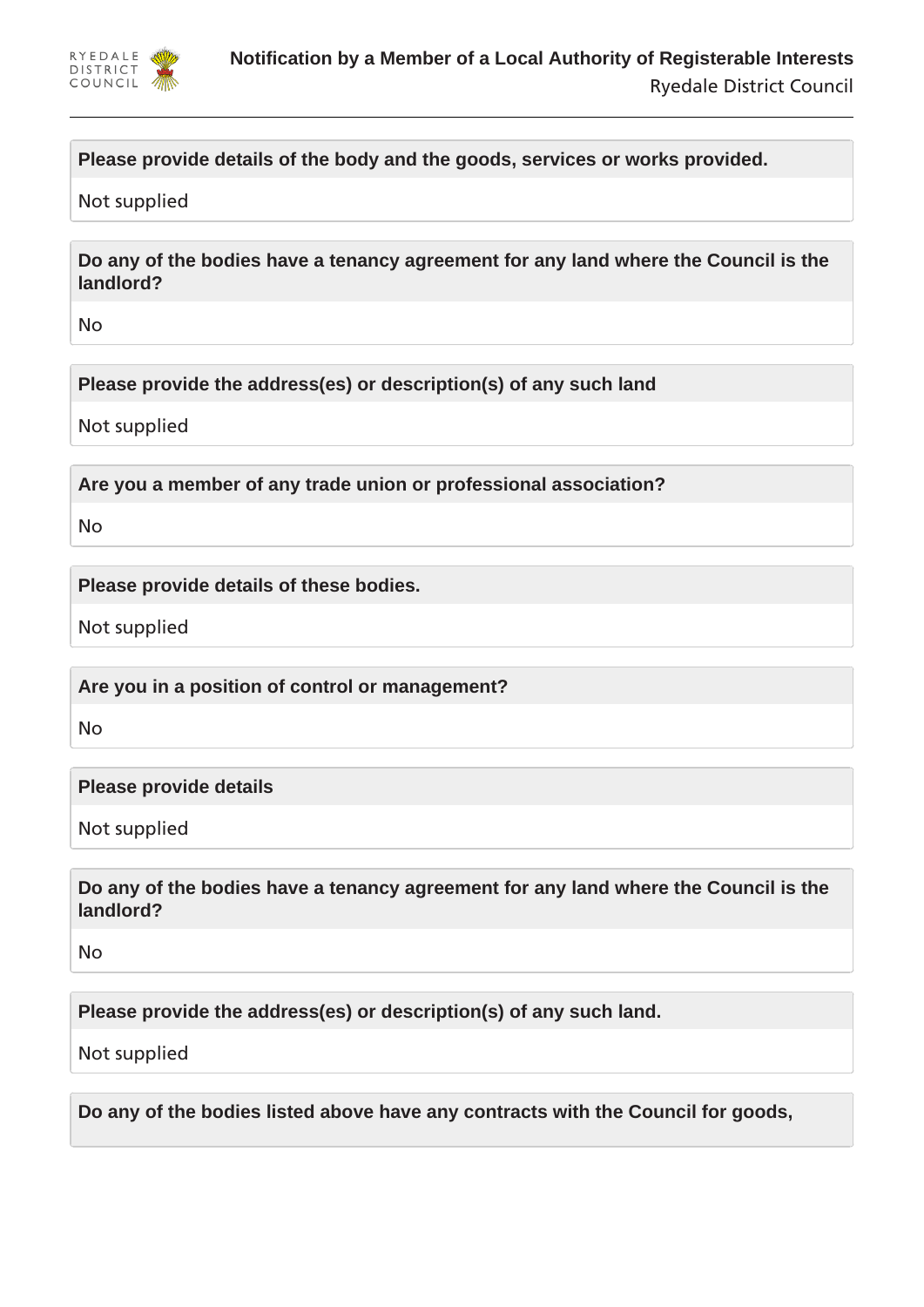

#### **services or works?**

No

**Please provide details of the body and the goods, services or works provided.**

Not supplied

**Are you a member of any private club or other organisation not otherwise listed on this form?**

No

**Please provide details**

Not supplied

**Are you in a position of control or management?**

No

**Please provide details**

Not supplied

**Do any of the bodies above have any contracts with the Council for goods, services or works?**

No

**Please provide details of the body and the goods, services or works provided.**

Not supplied

**Do any of the bodies listed have a tenancy agreement for any land where the Council is the landlord?**

No

**Please provide the address(es) or description(s) of any such land.**